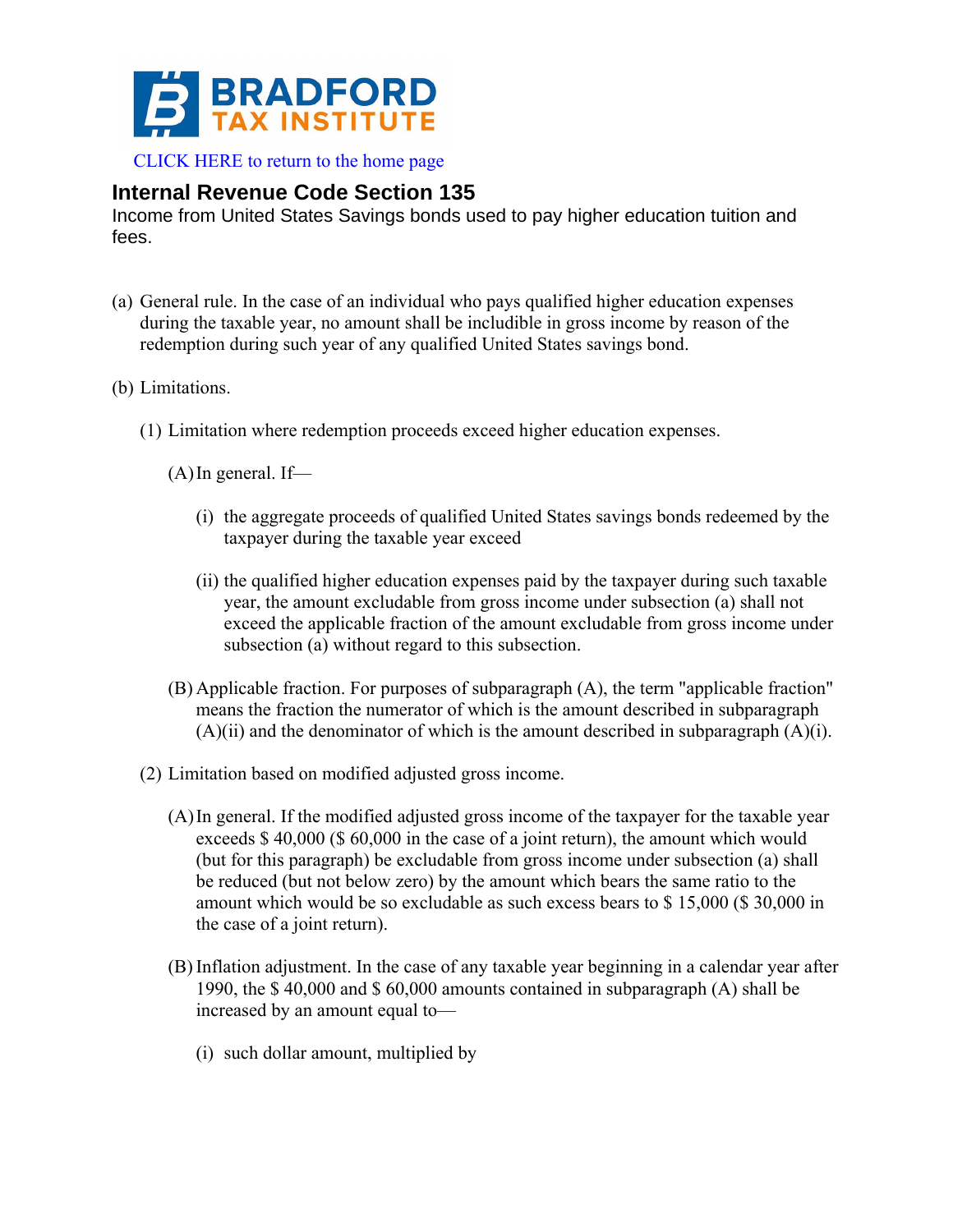- (ii) the cost-of-living adjustment under section  $1(f)(3)$  for the calendar year in which the taxable year begins, determined by substituting "calendar year 1989" for "calendar year 1992" in subparagraph (B) thereof.
- (C) Rounding. If any amount as adjusted under subparagraph (B) is not a multiple of \$ 50, such amount shall be rounded to the nearest multiple of \$ 50 (or if such amount is a multiple of \$ 25, such amount shall be rounded to the next highest multiple of \$ 50).
- (c) Definitions. For purposes of this section—
	- (1) Qualified United States Savings bond. The term "qualified United States savings bond" means any United States savings bond issued—
		- (A) after December 31, 1989,
		- (B) to an individual who has attained age 24 before the date of issuance, and
		- (C) at discount under section 3105 of title 31, United States Code.
	- (2) Qualified higher education expenses.
		- (A)In general. The term "qualified higher education expenses" means tuition and fees required for the enrollment or attendance of—
			- (i) the taxpayer,
			- (ii) the taxpayer's spouse, or
			- (iii)any dependent of the taxpayer with respect to whom the taxpayer is allowed a deduction under section 151, at an eligible educational institution.
		- (B) Exception for education involving sports, etc. Such term shall not include expenses with respect to any course or other education involving sports, games, or hobbies other than as part of a degree program.
		- (C) Contributions to qualified tuition program and Coverdell education savings accounts. Such term shall include any contribution to a qualified tuition program (as defined in section 529) on behalf of a designated beneficiary (as defined in such section), or to a Coverdell education savings account (as defined in section 530) on behalf of an account beneficiary, who is an individual described in subparagraph (A); but there shall be no increase in the investment in the contract for purposes of applying section 72 by reason of any portion of such contribution which is not includible in gross income by reason of this subparagraph.
	- (3) Eligible educational institution. The term "eligible educational institution" has the meaning given such term by section 529(e)(5).
	- (4) Modified adjusted gross income. The term "modified adjusted gross income" means the adjusted gross income of the taxpayer for the taxable year determined—